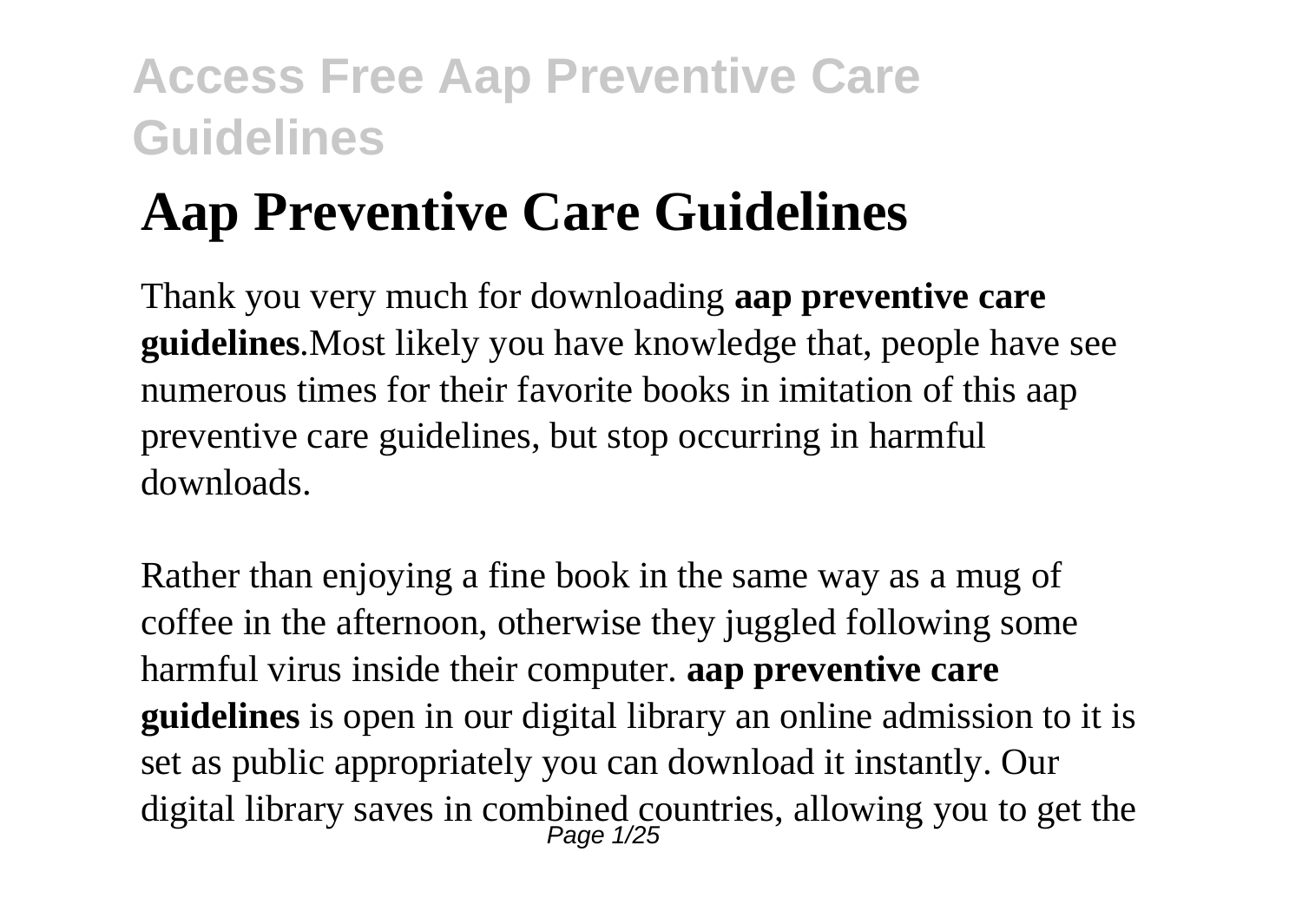most less latency period to download any of our books next this one. Merely said, the aap preventive care guidelines is universally compatible later any devices to read.

*Preventive Care diagnosis codes What a Registered Dietitian Can Do for You*

Why is preventive care so important?NEW AAP Classification Overview for the Dental Hygienist Ask the Expert: ADHD and AAP 2019 Guidelines (Including SDBP Complex ADHD Guidelines) **Pediatric Care Online Well Child Resources 2016 AAP National Conference - PEDS21 Chalkboards \u0026 Books? What Are Those? by David Tayloe** Preventive Care **AAP Guideline for the Diagnosis and Management of UTIs in Febrile Infants** 2017 AAP Guidelines for Childhood Hypertension: Page 2/25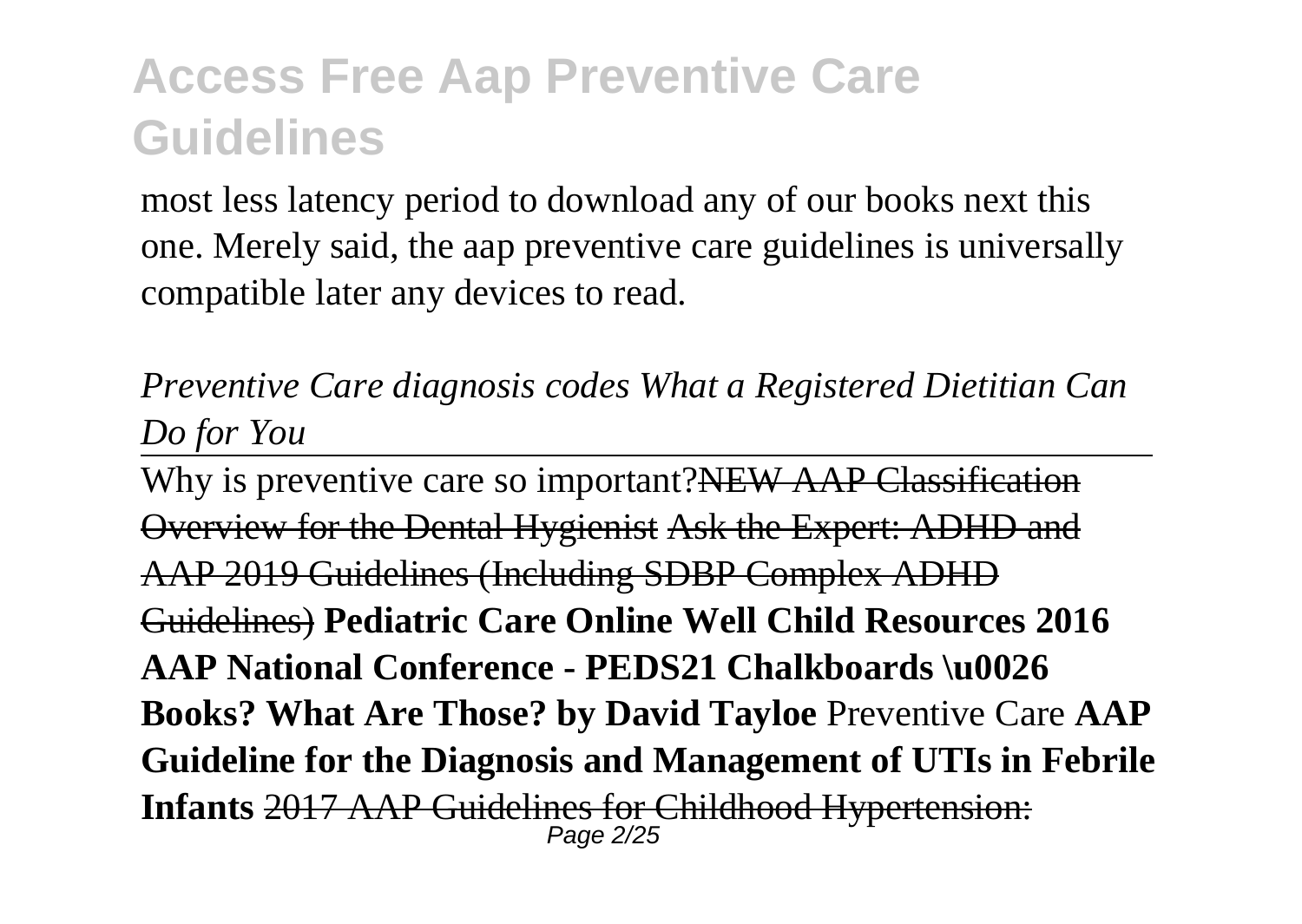#### Highlights Pediatric Care Online Resources Tour

Debunking Anti-Vax: The Real History About Andrew Wakefield| Part 1*Taking Notes on my iPad Pro in Medical School \u0026 Residency* Salman Khan in Aap Ki Adalat (Full Episode) | October 27, 2019 *The NEW (ish) AAP Staging and Grading in FIVE minutes!* A Day In the Life of a Dietitian Nutritionist The new periodontal classification \*MUST WATCH FOR ALL DENTISTS\* 6. Medical Coding Books Org Dersi - Korg için Senol Karma Set - ?ok Fiyat - Korg PA serileri 80 600 800 1000 1x 2x 3x 4x Aap Ki Adalat | Shikhar Dhawan reveals Rohit Sharma's role behind his 2019 World Cup century Is the future of healthcare preventive medicine? Developmental Surveillance: What, Why and How The New Periodontal Classification Webinar Medical Coding Basics: How to Tab Your Code Books! Page 3/25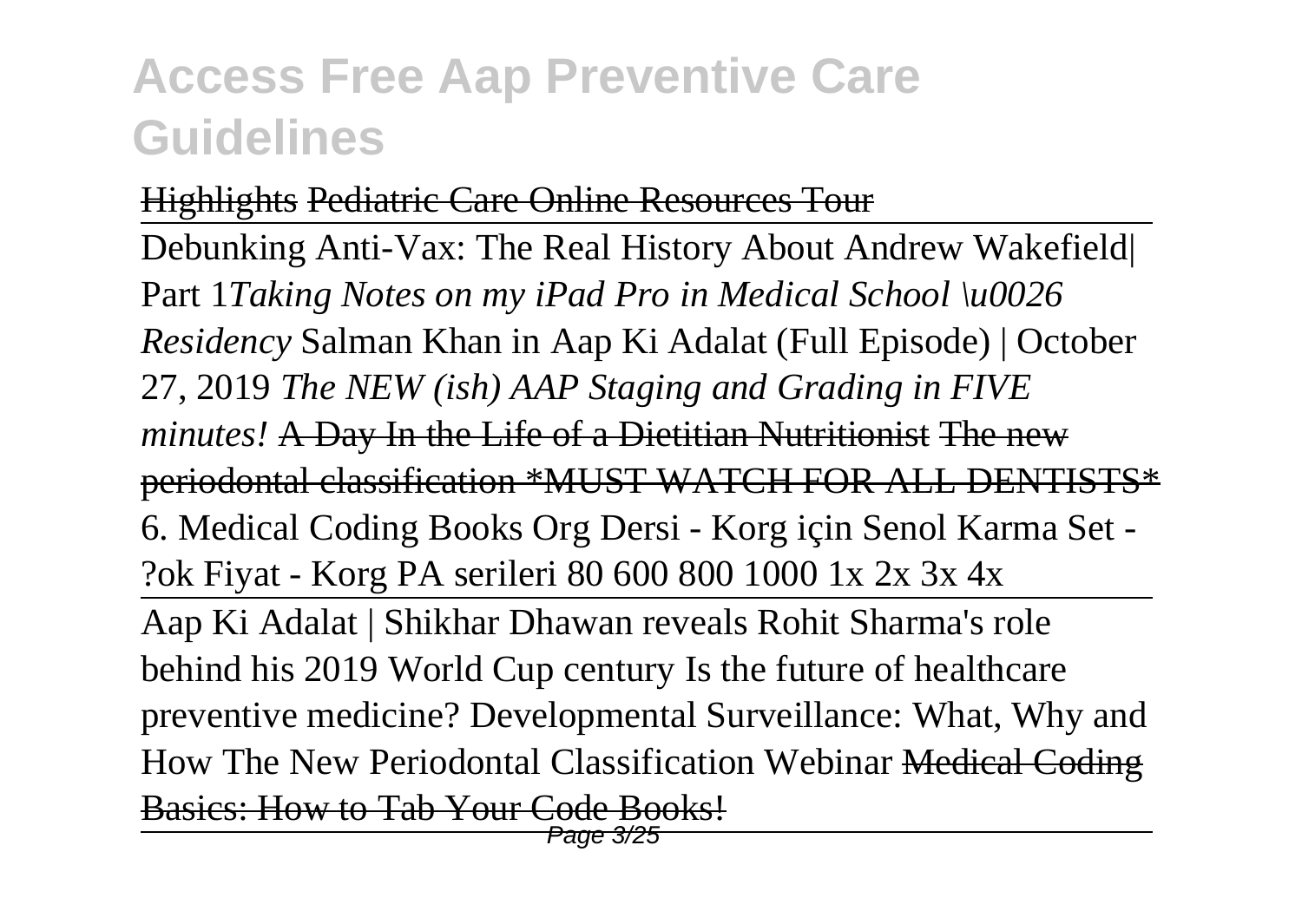Best Homeopathic books? How to become a good homeopathic Dr. part2! Boericke Materia Medica? explain*Lead Exposure Pathways and Mitigation of its Effects* COVID 19 Pandemic – Clinical Guidance for Pediatric Practices Top 10 Medical Apps *AAP.ORG Web site* Aap Preventive Care Guidelines American Academy of Pediatrics. The 2020 Recommendations for Preventive Pediatric Health Care (Periodicity Schedule) have been approved by the American Academy of Pediatrics (AAP) and represents a consensus of the AAP and the Bright Futures Periodicity Schedule Workgroup. Each child and family is unique; therefore, these recommendations are designed for the care of children who are receiving competent parenting, have no manifestations of any important health problems, and are growing and ...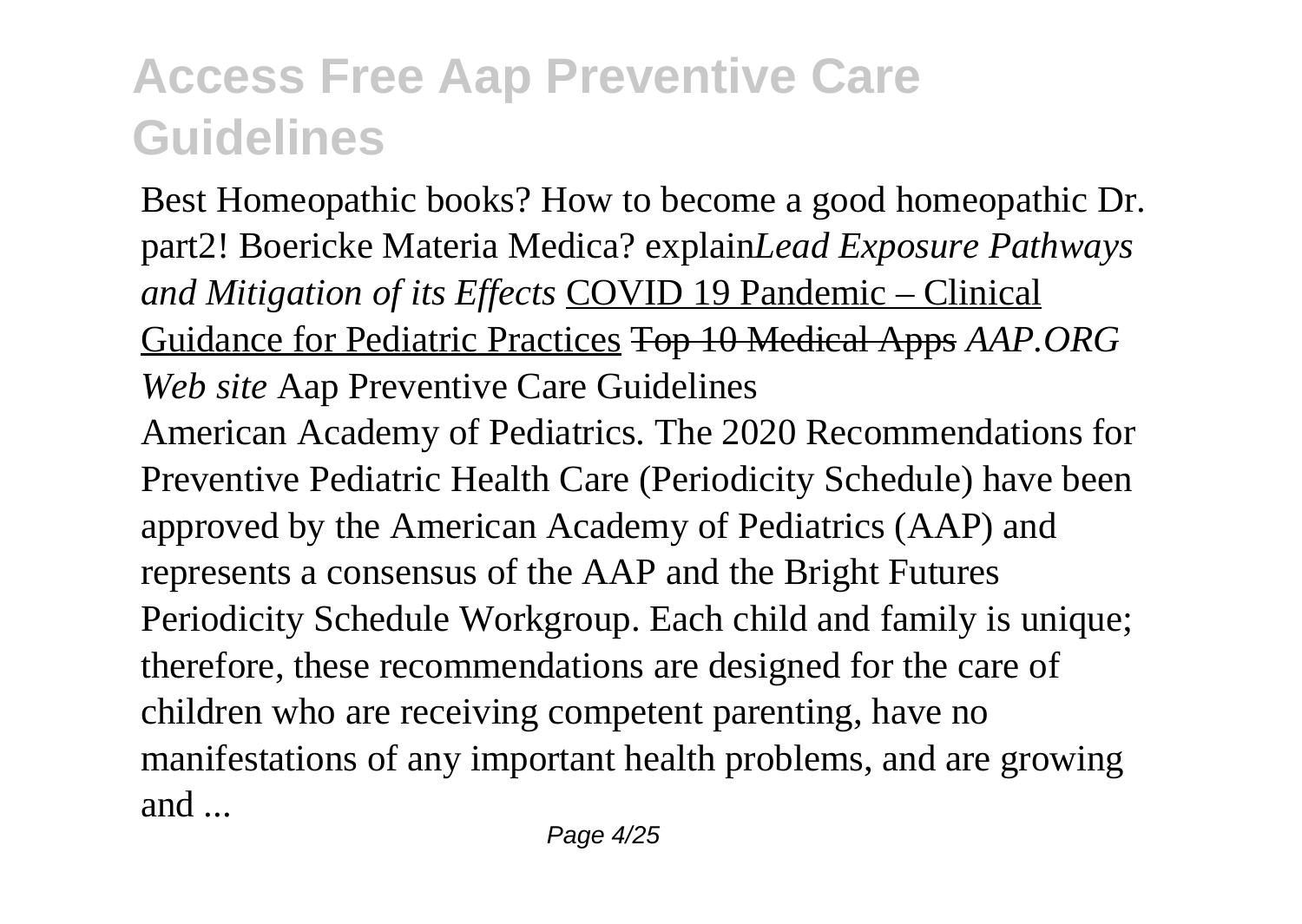2020 Recommendations for Preventive Pediatric Health Care ... February 25, 2019. AAP Policy. Updated footnotes on blood pressure, anemia and lead are the only changes in the new AAP Periodicity Schedule, the guide to recommended screenings and other preventive care of healthy patients from infancy to adolescence. The AAP policy statement 2019 Recommendations for Preventive Pediatric Health Care, or Periodicity Schedule, is from the Committee on Practice and Ambulatory Medicine and the Bright Futures Periodicity Schedule Workgroup.

Guide to preventive care: AAP updates resources in 2019 ... The Bright Futures/American Academy of Pediatrics "Recommendations for Preventive Pediatric Health Care," also Page 5/25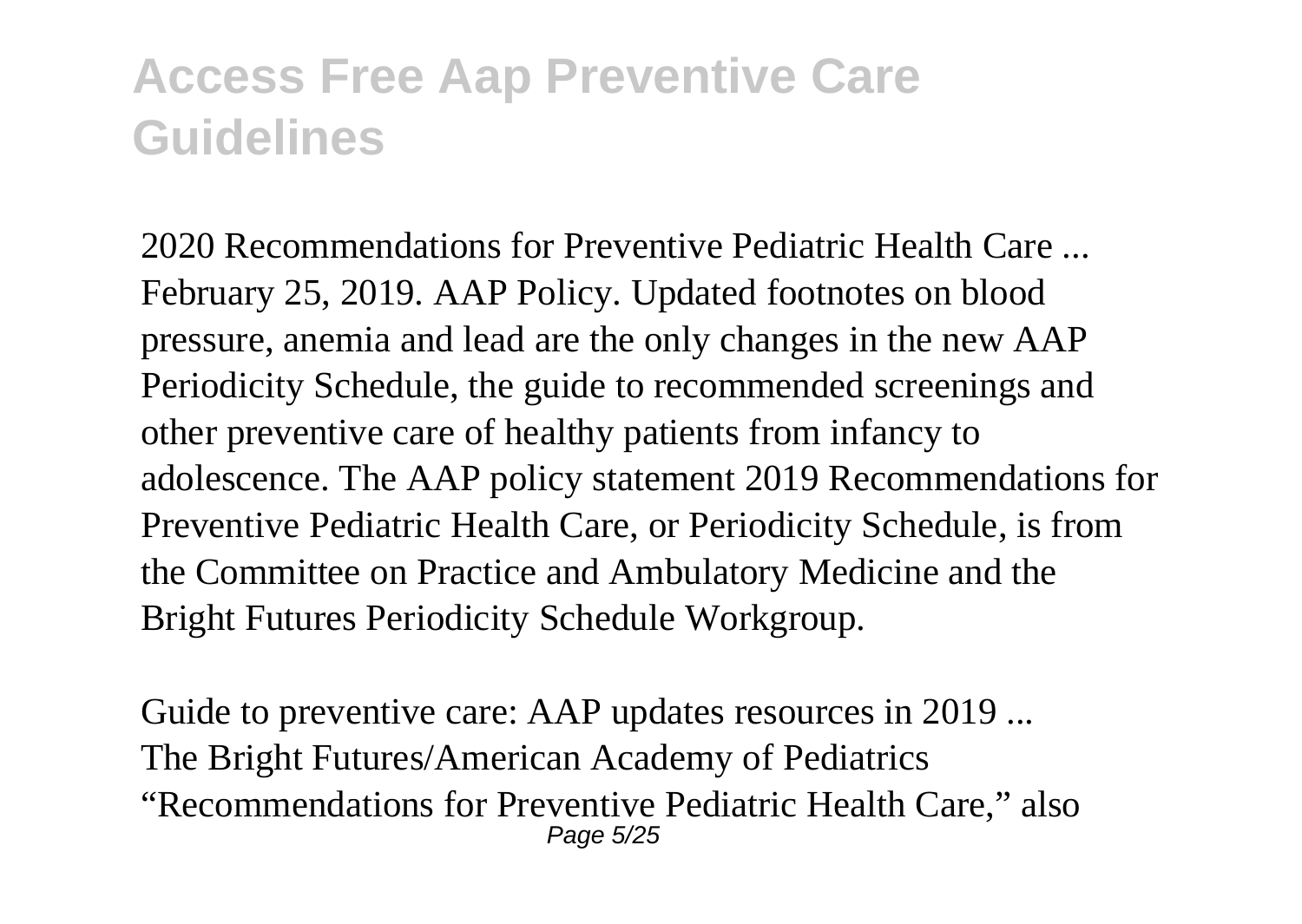known as the "periodicity schedule," is a schedule of screenings and assessments recommended at each well-child visit from infancy through adolescence. The following services and codes coincide with this schedule.

#### CODING FOR Pediatric Preventive Care2020

AAP updates preventive care visit guidelines. January 14, 2016. Relevant Topics. Pediatricians are now being asked to add depression, HIV, and dyslipidemia screening to preventive care visits, but guideline authors say the changes will help improve efficiency. The American Academy of Pediatrics(AAP) has released its new Recommendations for Preventive Pediatric Health Care, but the new guidelines are meant to add efficiency-not time-to already packed preventive care visits.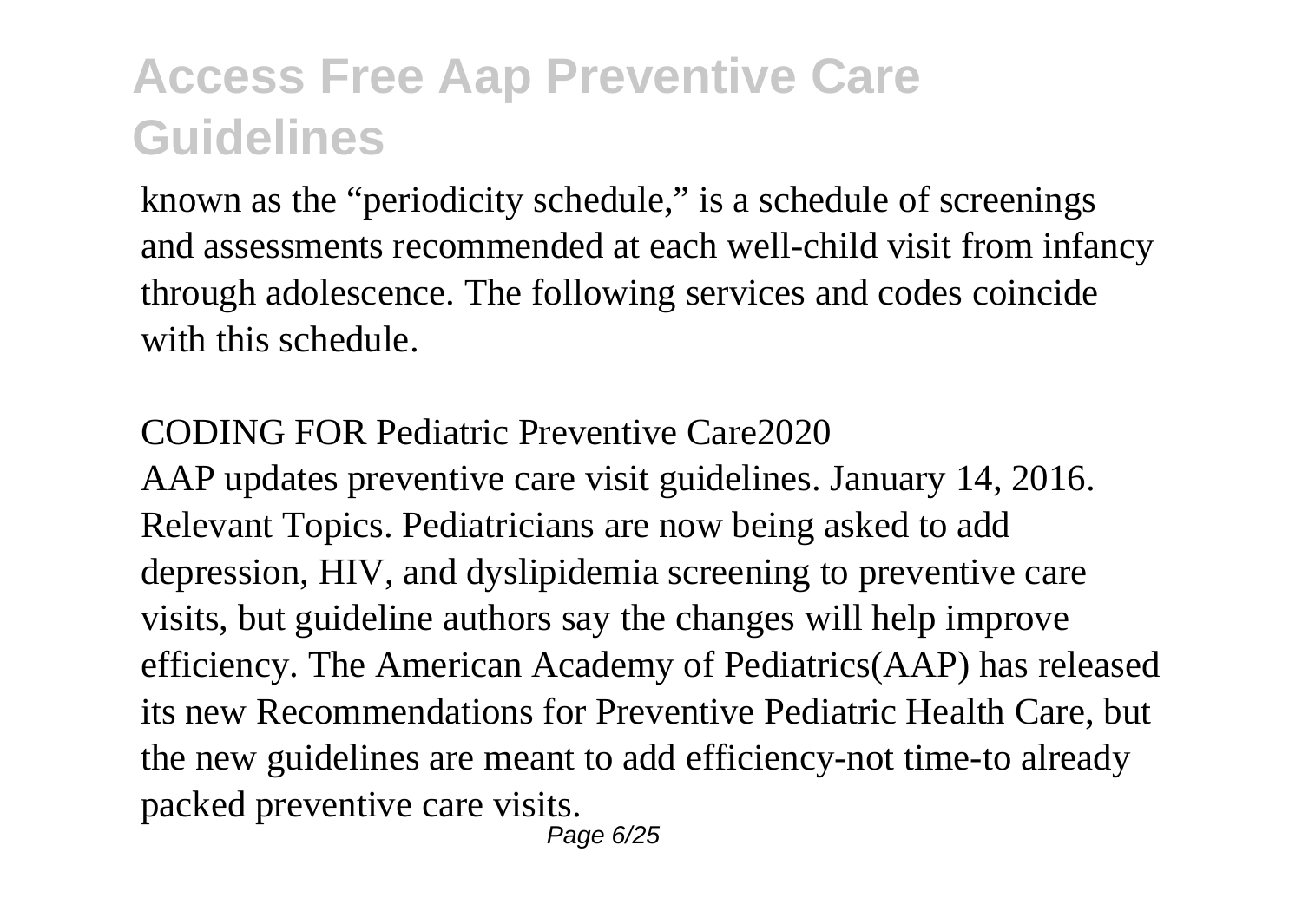AAP updates preventive care visit guidelines Title: Aap Preventive Care Guidelines Author: s2.kora.com-2020-10-13T00:00:00+00:01 Subject: Aap Preventive Care Guidelines Keywords: aap, preventive, care, guidelines

Aap Preventive Care Guidelines - s2.kora.com Aap Preventive Care Guidelines After you register at Book Lending (which is free) you'll have the ability to borrow books that other individuals are loaning or to loan one of your Kindle books. You can search through the titles, browse through the list of recently loaned books, and find eBook by genre.

Aap Preventive Care Guidelines Page 7/25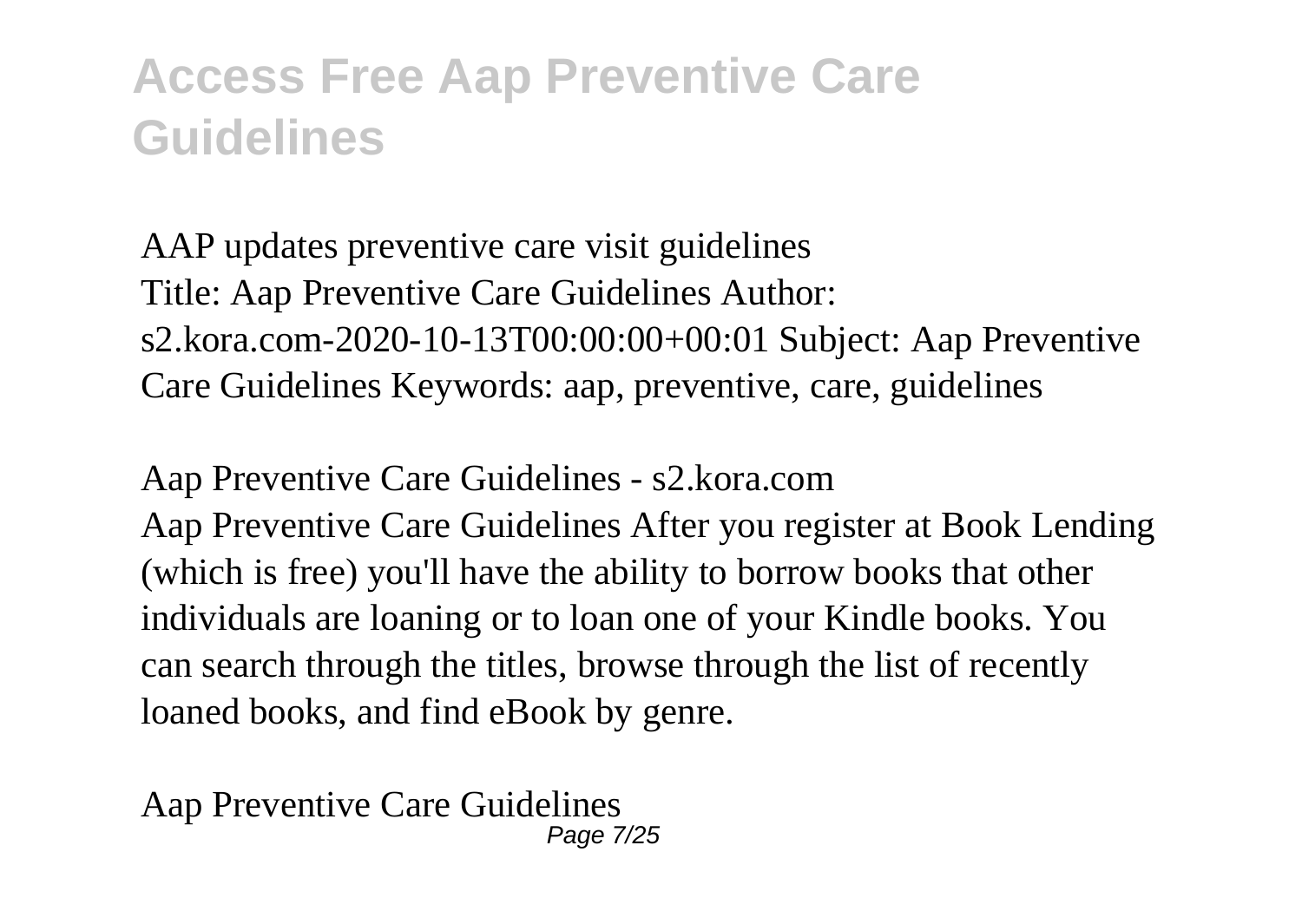Download Ebook Aap Preventive Care Guidelines Aap Preventive Care Guidelines Most free books on Google Play are new titles that the author has self-published via the platform, and some classics are conspicuous by their absence; there's no free edition of Shakespeare's complete works, for example.

Aap Preventive Care Guidelines - delapac.com The 2019 Recommendations for Preventive Pediatric Health Care (Periodicity Schedule) have been approved by the American Academy of Pediatrics (AAP) and represent a consensus of AAP and the Bright Futures Periodicity Schedule Workgroup.

2019 Recommendations for Preventive Pediatric Health Care ... American Academy of Pediatrics; 2017). The recommendations in Page 8/25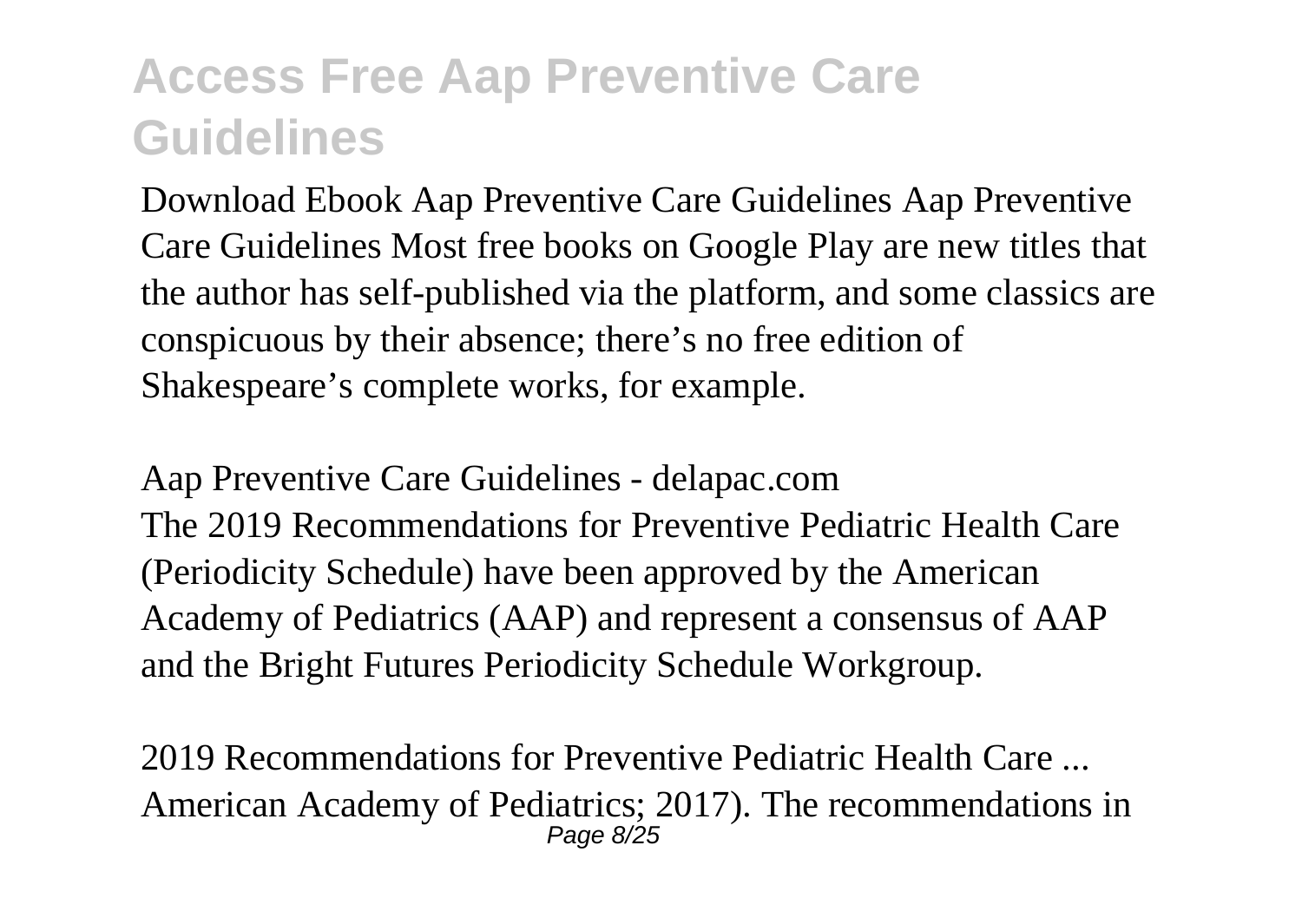this statement do not indicate an exclusive course of treatment or serve as a standard of medical care. Variations, taking into account individual circumstances, may be appropriate. The Bright Futures/American Academy of Pediatrics Recommendations for Preventive Pediatric Health Care are

Bright Futures/American Academy of Pediatrics Adolescent Health Care. In order to best support adolescent and young adult patients, pediatric offices should work to adopt a culture that reflects their unique needs and reduces barriers that may interfere with their ability to access essential health care services. Use the resources in this toolkit to increase awareness of the importance of confidential care for teens and foster an adolescentsupportive practice environment. Page 9/25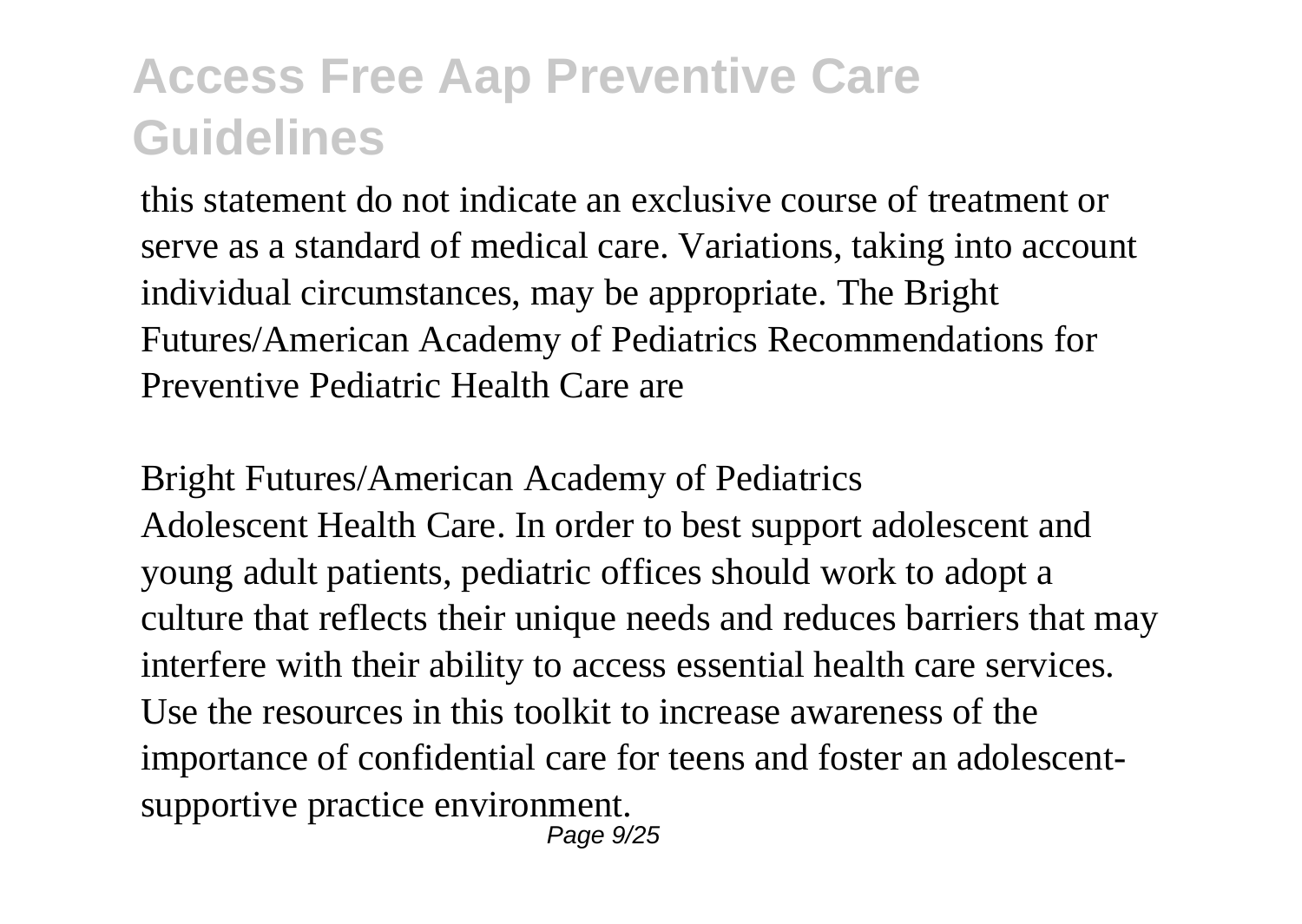#### Adolescent Health Care - AAP.org

Access Free Aap Preventive Care Guidelines Developmental, psychosocial, and chronic disease issues for children and adolescents may require frequent counseling and treatment visits separate from preventive care visits. These guidelines represent a consensus by the American Academy of Pediatrics (AAP) and Bright Futures.

Aap Preventive Care Guidelines - aurorawinterfestival.com The American Academy of Pediatrics (AAP) has released its new Recommendations for Preventive Pediatric Health Care, but the new guidelines are meant to add efficiency—not time—to already packed preventive care visits.The update—the third in 21 Page 10/25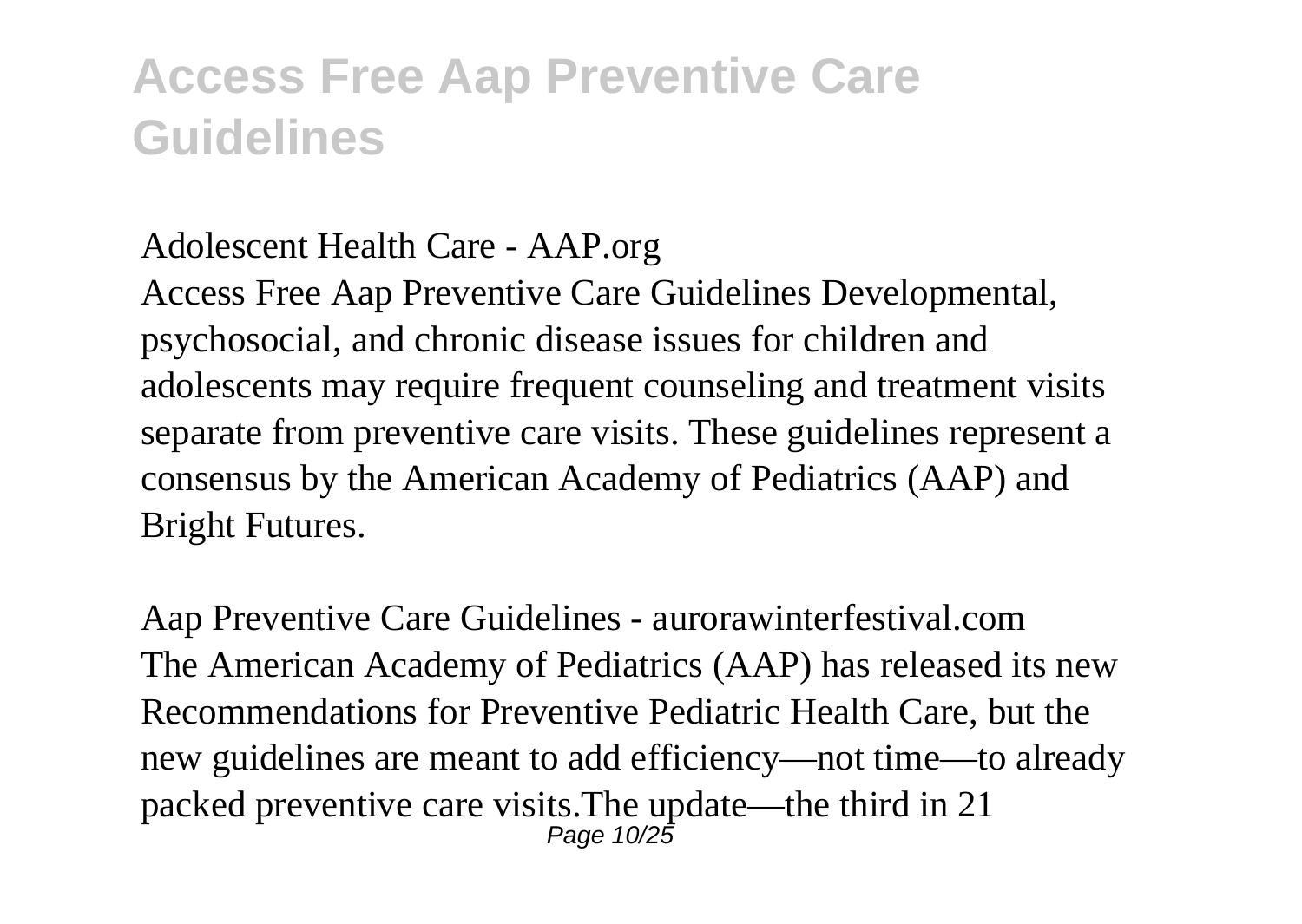months—represents AAP's new strategy of updating its guidance in "real time" to keep abreast of changes.

Aap Preventive Care Guidelines - aplikasidapodik.com Set up a preventive services prompting system to ensure that your patients receive all the preventive services recommended in the Bright Futures Guidelines, 4th Edition. Develop and use a recalland-reminder system. Connect and build relationships with community resources that can reinforce your work with patients and families.

Clinical Practice - American Academy of Pediatrics Aap Preventive Care Guidelines - auto.joebuhlig.com The AAP continues to emphasize the great importance of continuity of care in Page 11/25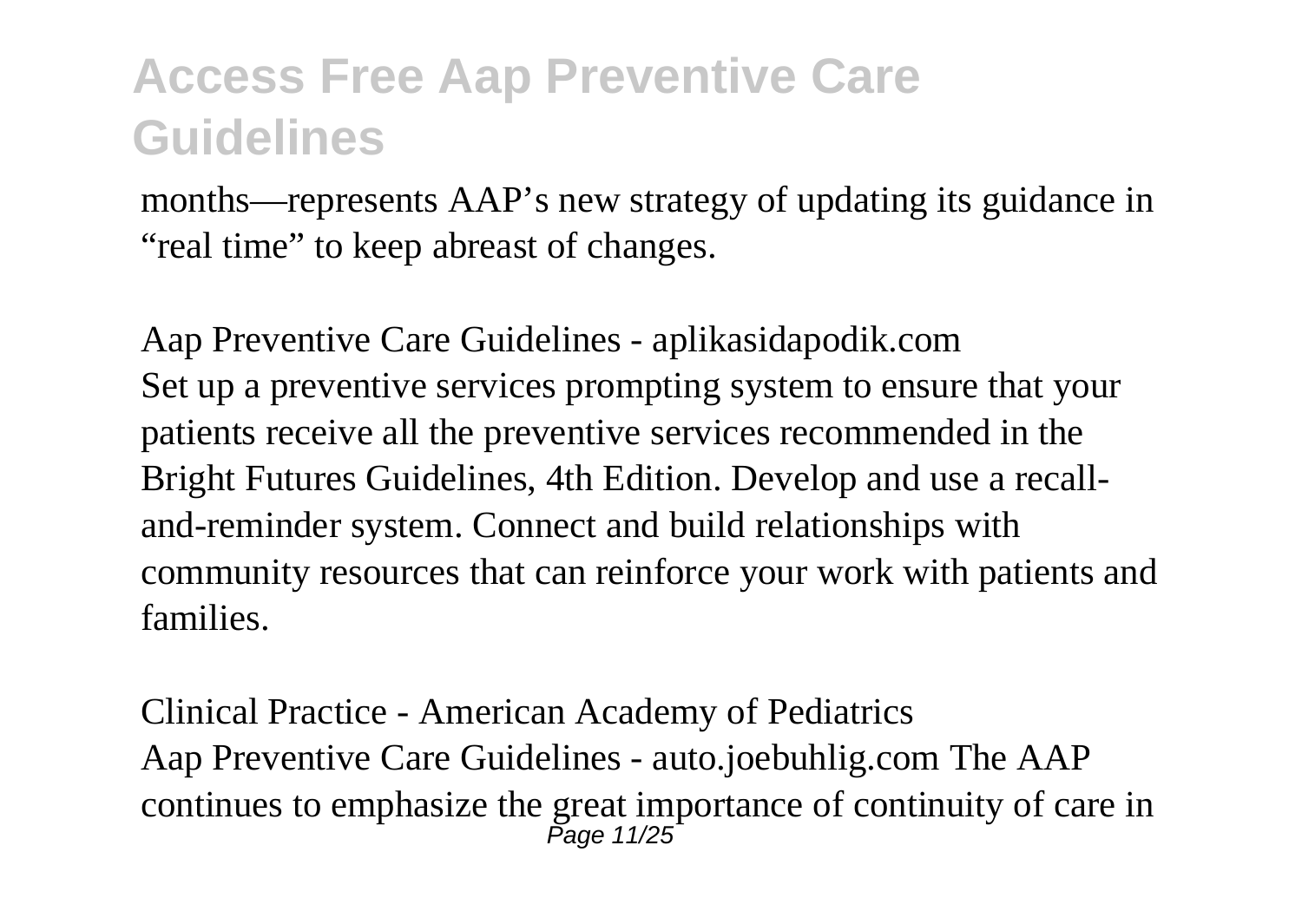comprehensive health supervision and the need to avoid fragmentation of care. Refer to the specific guidance by age as listed in the Bright Futures Guidelines(Hagan JF, Shaw JS, Duncan PM, eds.

Aap Preventive Care Guidelines - demo2.notactivelylooking.com Download Ebook Pediatric Preventive Care Guidelines Pediatric Preventive Care Guidelines Pediatric Preventive Care Guidelines American Academy of Pediatrics. The 2020 Recommendations for Preventive Pediatric Health Care (Periodicity Schedule) have been approved by the American Academy of Pediatrics (AAP)

Pediatric Preventive Care Guidelines The AAP has issued new guidance to ensure children continue to Page 12/25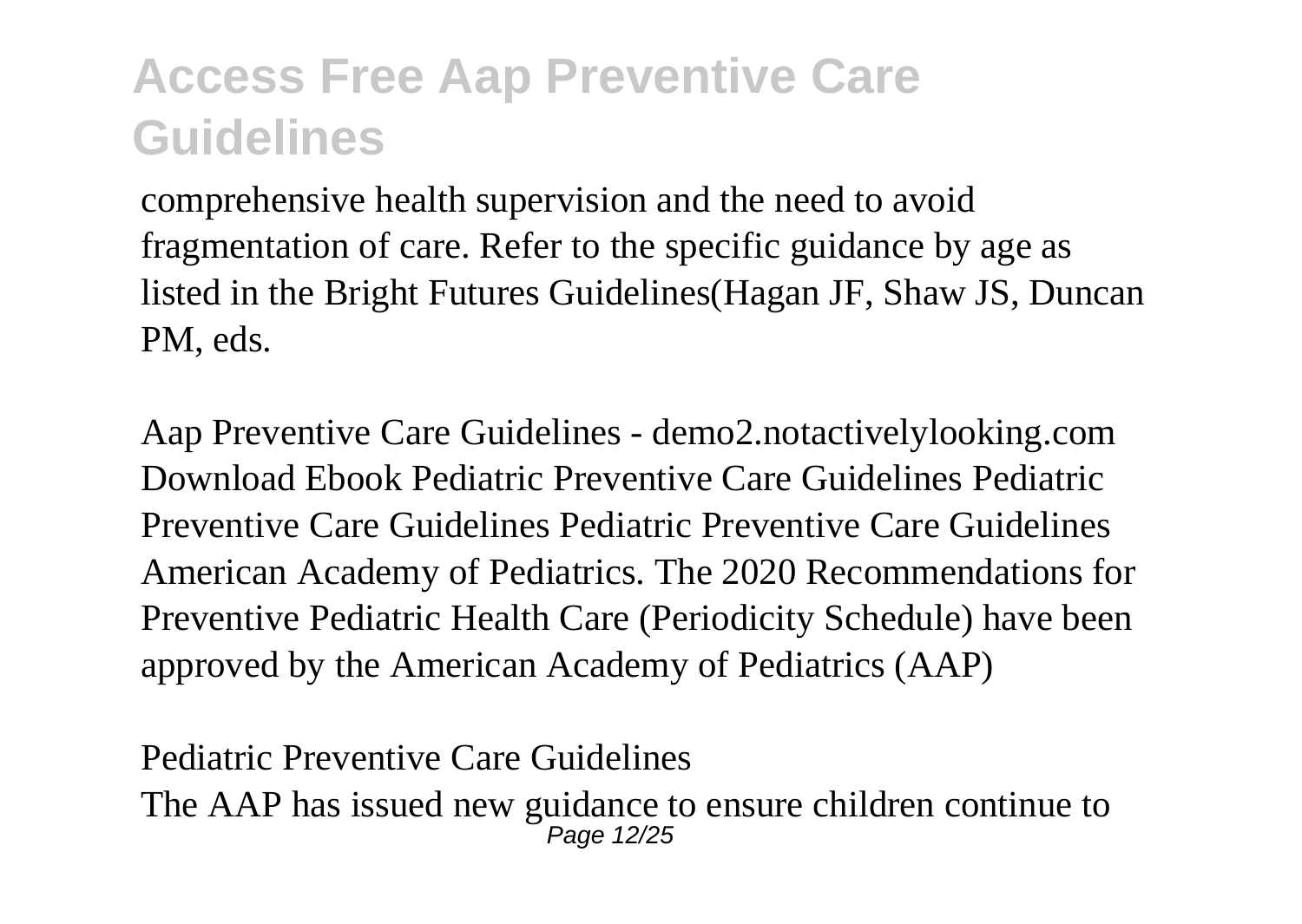receive ambulatory services during the coronavirus disease 2019 (COVID-19) pandemic. To underscore the importance of access to pediatric care, Guidance on Providing Pediatric Ambulatory Services via Telehealth During COVID-19 emphasizes the need for pediatric ambulatory services to continue.

AAP issues guidance to ensure continued care for children ... The American Academy of Pediatrics (AAP) has issued updated screening and assessment recommendations for children's preventive healthcare. Published online today in Pediatrics, the 2017 policy...

AAP Updates Preventive Care Guidelines - Medscape Bright Futures/American Academy of Pediatrics Recommendations Page 13/25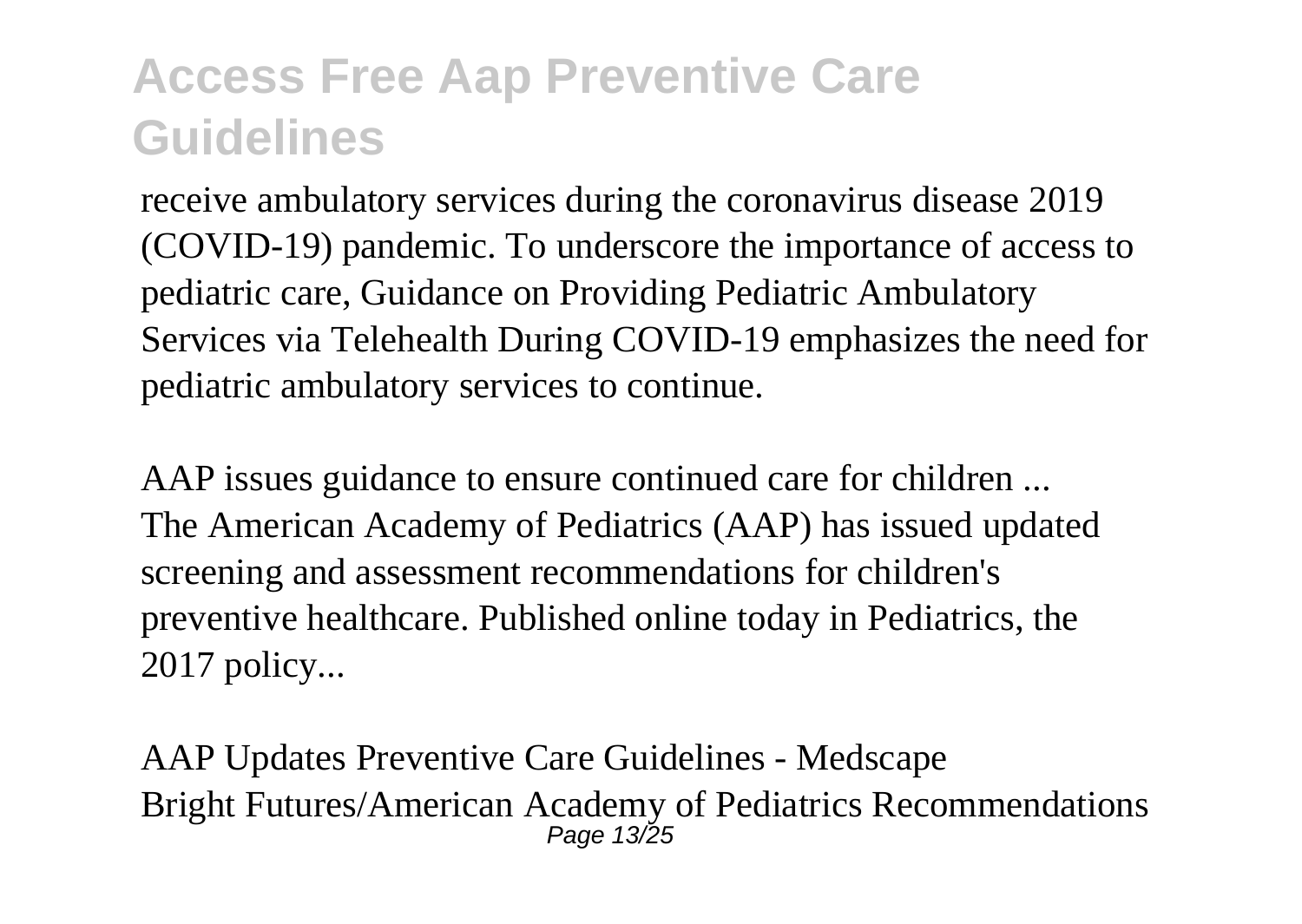for Preventive Pediatric Health Care (Periodicity Schedule) - Updated March 2020 The Bright Futures/AAP Periodicity Schedule presents, in chart form, the screenings, assessments, physical examinations, procedures, and timing of anticipatory guidance recommended for each age-related visit in the Bright Futures Guidelines , 4th Edition.

This essential resource provides key background information and recommendations for themes critical to healthy child development along with well-child supervision standards for 31 age-based visits--from Newborn through 21 Years. What's in the Bright Futures Guidelines, Fourth Edition? Twelve health promotion Page 14/25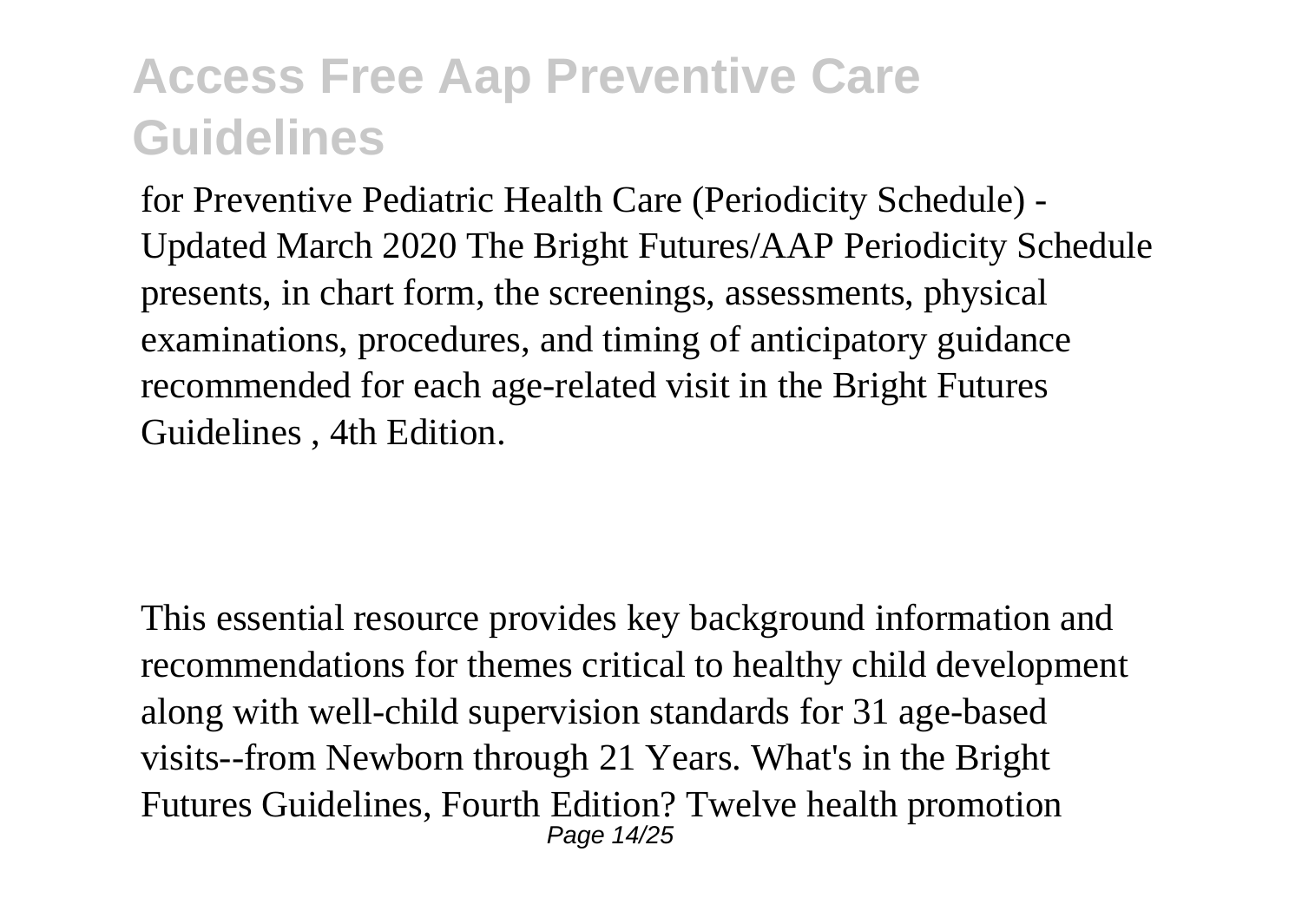themes addressing - lifelong health for families and communities NEW - family support - health for children and youth with special health care needs NEW - healthy development - mental health healthy weight - healthy nutrition - physical activity - oral health healthy adolescent development - healthy and safe use of social media NEW - safety and injury prevention 31 age-based health supervision visits--Newborn to 21 Years All the information and guidance that's needed to give children optimal health outcomes -Context -Health Supervision -History -Surveillance of Development -Review of Systems -Observation of Parent-Child Interaction -Physical Examination -Medical Screening -Immunizations -Anticipatory Guidance What's NEW in the 4th Edition? -Builds upon previous editions with new and updated content that reflects the latest research. -Incorporates evidence-Page 15/25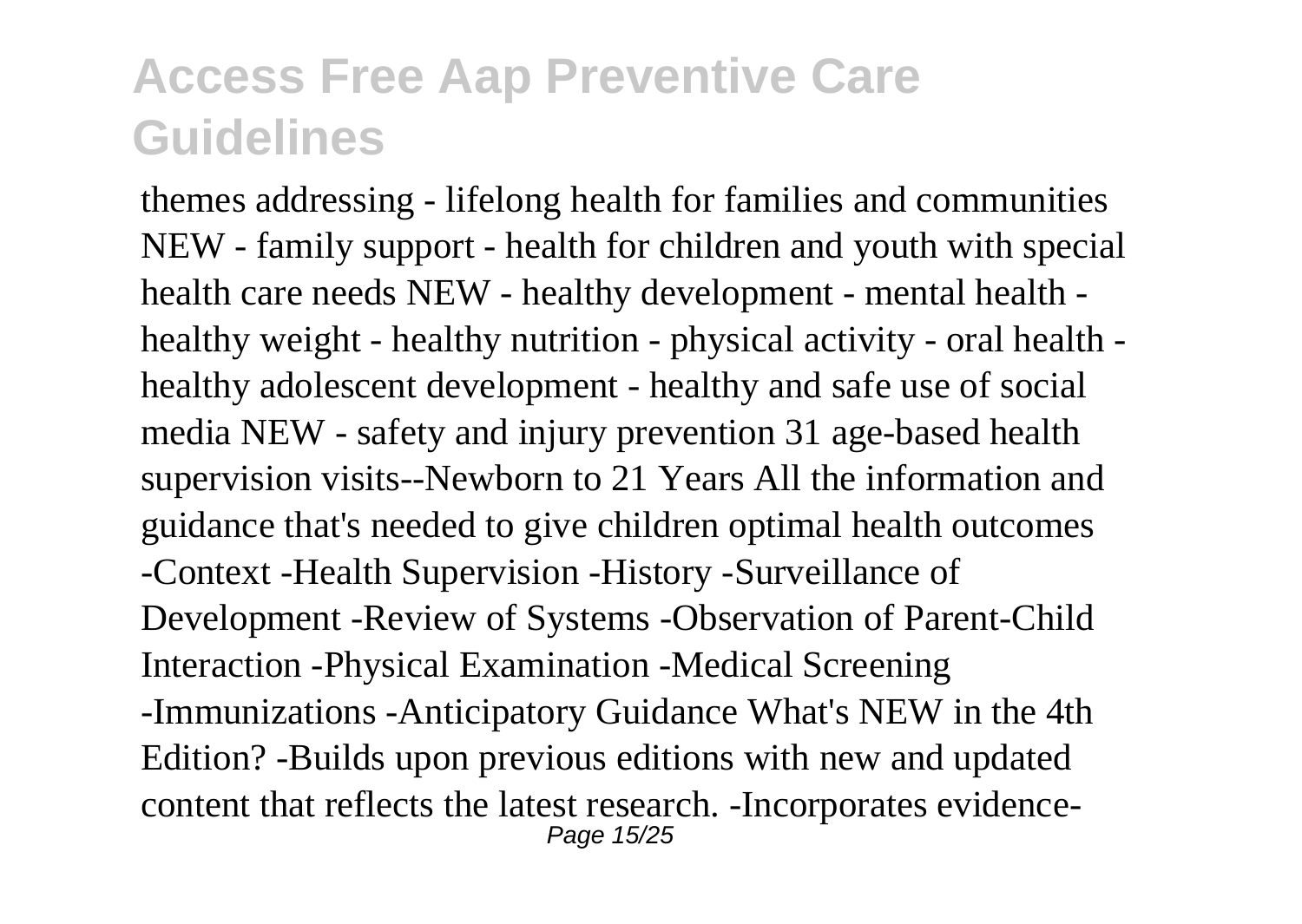driven recommendations. -Includes three new health promotion themes: -Promoting Lifelong Health for Families and Communities -Promoting Health for Children and Youth With Special Health Care Needs -Promoting the Healthy and Safe Use of Social Media -Includes new screen time recommendations -Provides greater focus on lifelong physical and mental health -Weaves social determinants of health throughout the Visits, allowing health care professionals to consider social factors like food insecurity, violence, and drug use that may affect a child's and family's health -Features updated Milestones of Development and Developmental Surveillance questions -Provides new clinical content that informs health care professionals about the latest recommendations and provides guidance on how to implement them in practice -Maternal depression screening, Safe sleep, Iron supplementation in breast fed Page 16/25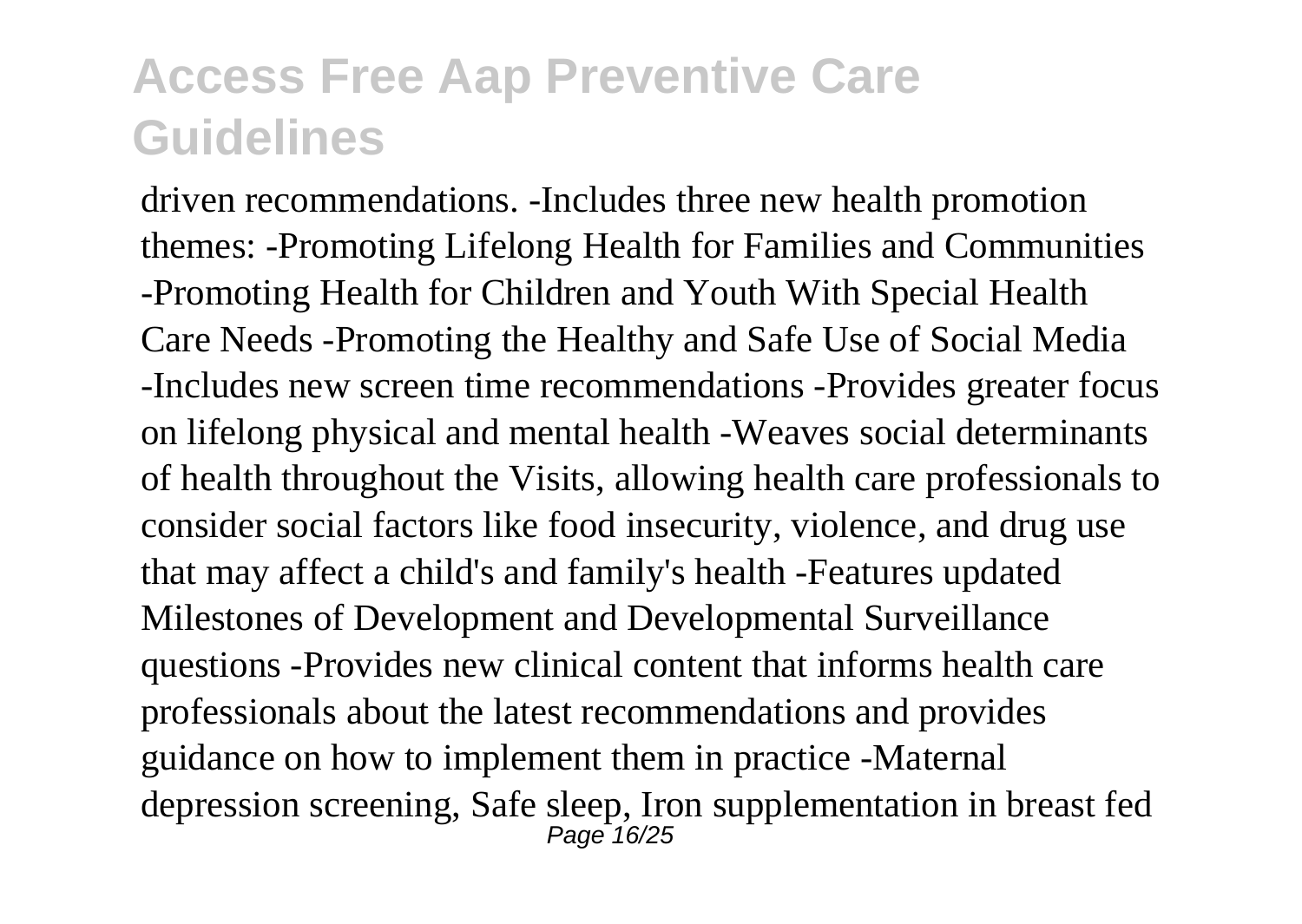infants, Fluoride varnish, Dyslipidemia blood screening -Includes updates to several Adolescent screenings With Bright Futures, health care professionals can accomplish 4 tasks in 18 minutes -Disease detection -Disease prevention -Health promotion -Anticipatory guidance What is Bright Futures? -A set of theorybased, evidence-driven, and systems-oriented principles, strategies, and tools that health care professionals can use to improve the health and well-being of children through culturally appropriate interventions. Bright Futures addresses the current and emerging health promotion needs of families, clinical practices, communities, health systems, and policymakers. -The Bright Futures Guidelines are the blueprint for health supervision visits for all children. -Bright Futures is the health promotion and disease prevention part of the patient-centered medical home. Who can use Bright Futures? Page 17/25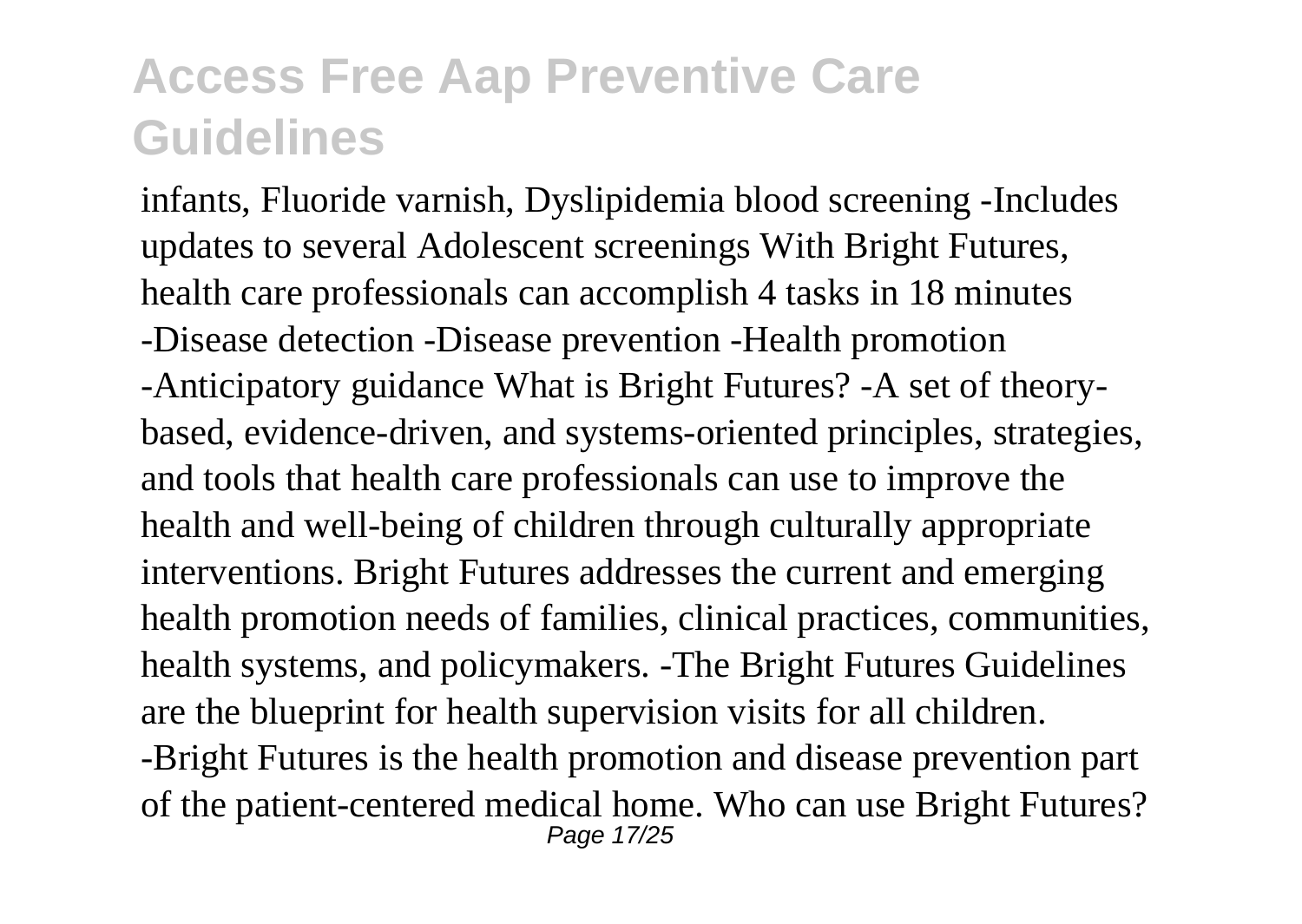-Child health professionals and practice staff who directly provide primary care -Parents and youth who participate in well-child visits -Public Health Professionals -Policymakers -Pediatric Educators -MD Residents

Authoritative, evidence-based guidance about the most effective ways to deliver preventive services.

This pediatric obesity manual brings you quick, convenient access to the latest and best practice recommendations from the American Academy of Pediatrics on obesity prevention, intervention, and treatment.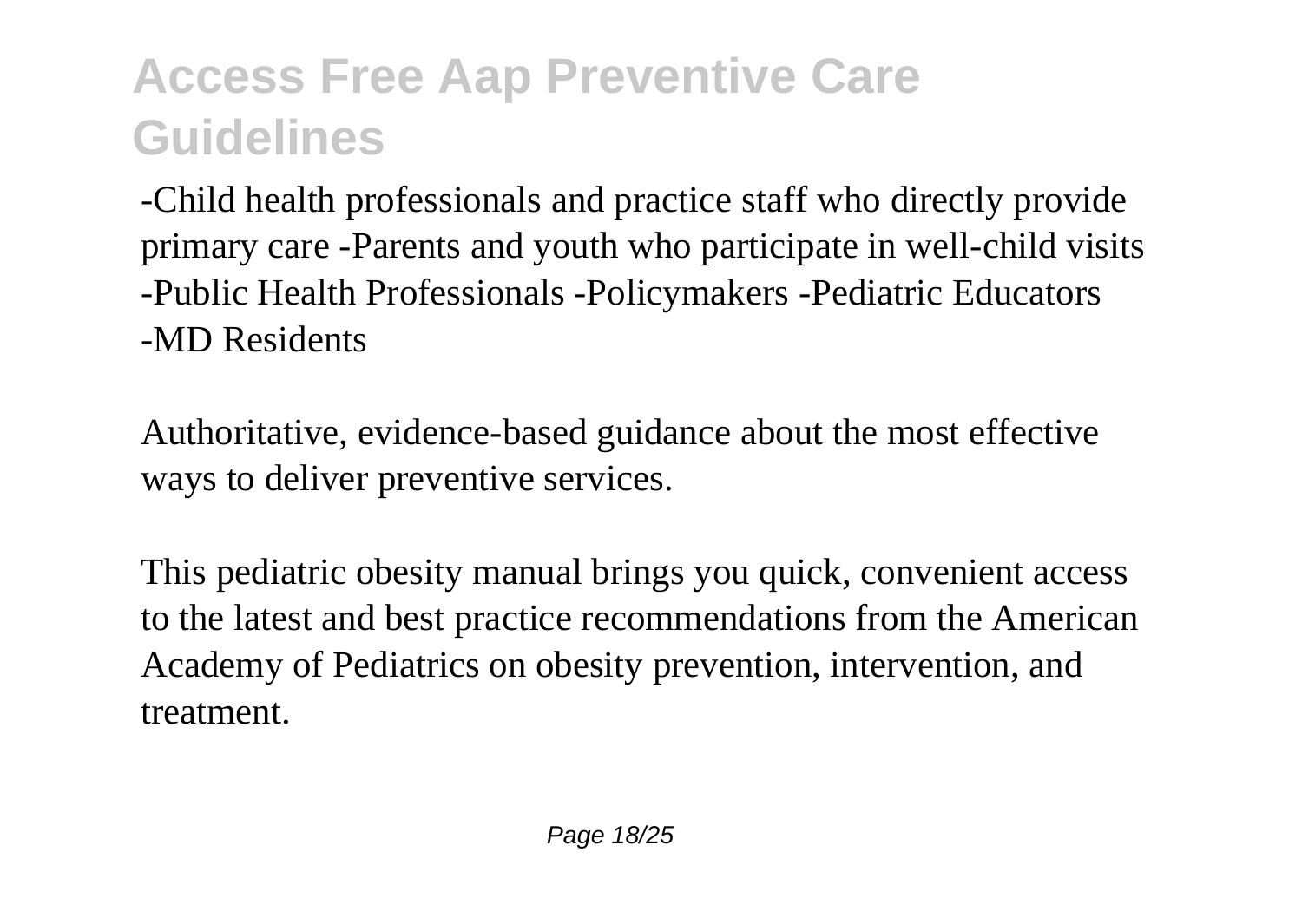All-new clinical resource for managing children with developmental and behavioral concerns. Developed by leading experts in developmental and behavioral pediatrics, the all-new AAP Developmental and Behavioral Pediatrics gives one place to turn for expert recommendations to deliver, coordinate, and/or monitor quality developmental/behavioral care within the medical home. The one resource with all the essentials for pediatric primary care providers. Evaluation and care initiation: Interviewing and counseling, Surveillance and screening, Psychoeducational testing, Neurodevelopment.

This guide has been developed jointly by the American Academy of Pediatrics and the American College of Obstetricians and Page 19/25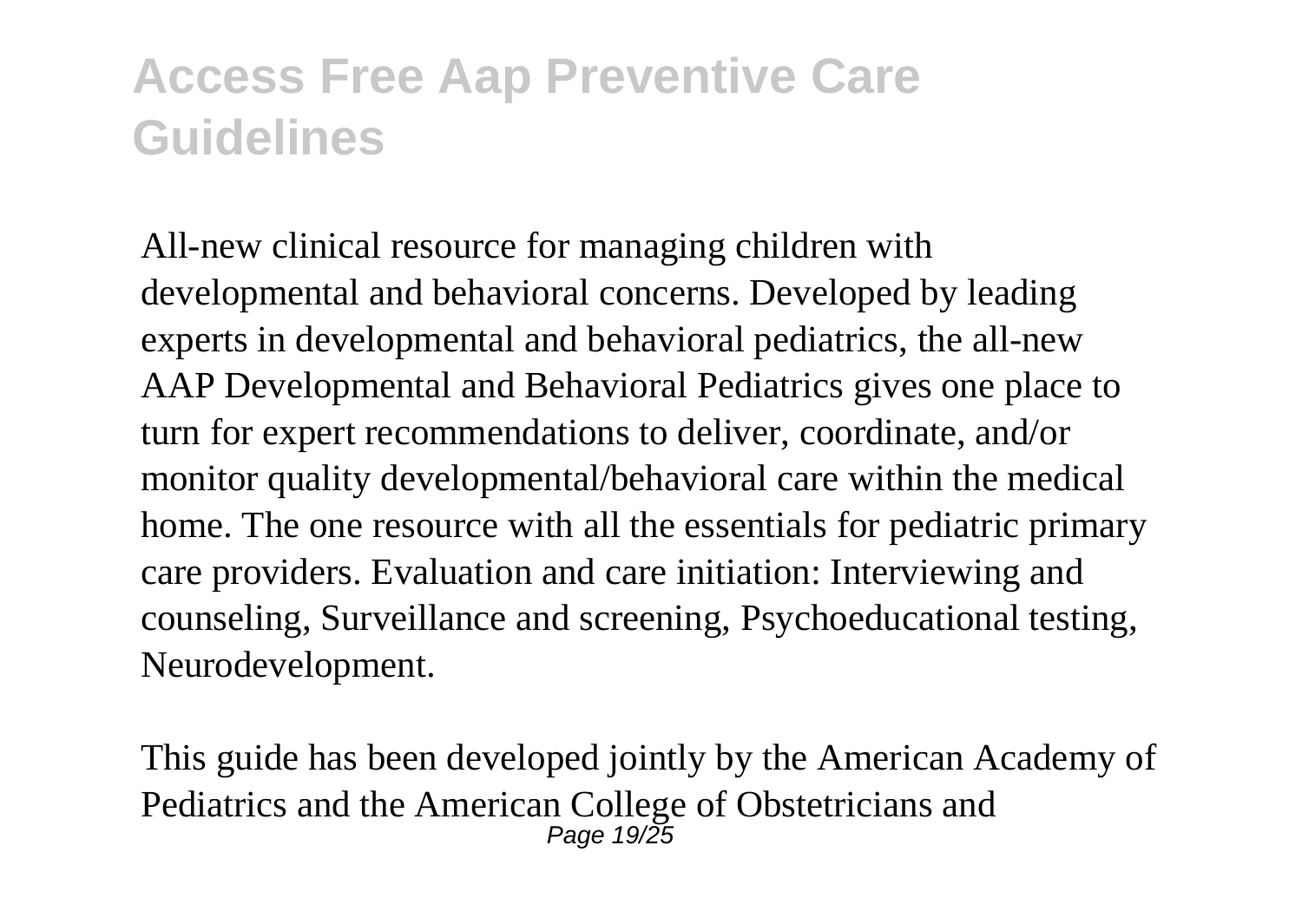Gynecologists, and is designed for use by all personnel involved in the care of pregnant women, their foetuses, and their neonates.

The AAP's authoritative guide on preventing, recognizing, and treating more than 200 childhood infectious diseases. Developed by the AAP's Committee on Infectious Diseases as well as the expertise of the CDC, the FDA, and hundreds of physician contributors.

Young adulthood - ages approximately 18 to 26 - is a critical period of development with long-lasting implications for a person's economic security, health and well-being. Young adults are key contributors to the nation's workforce and military services and, since many are parents, to the healthy development of the next Page 20/25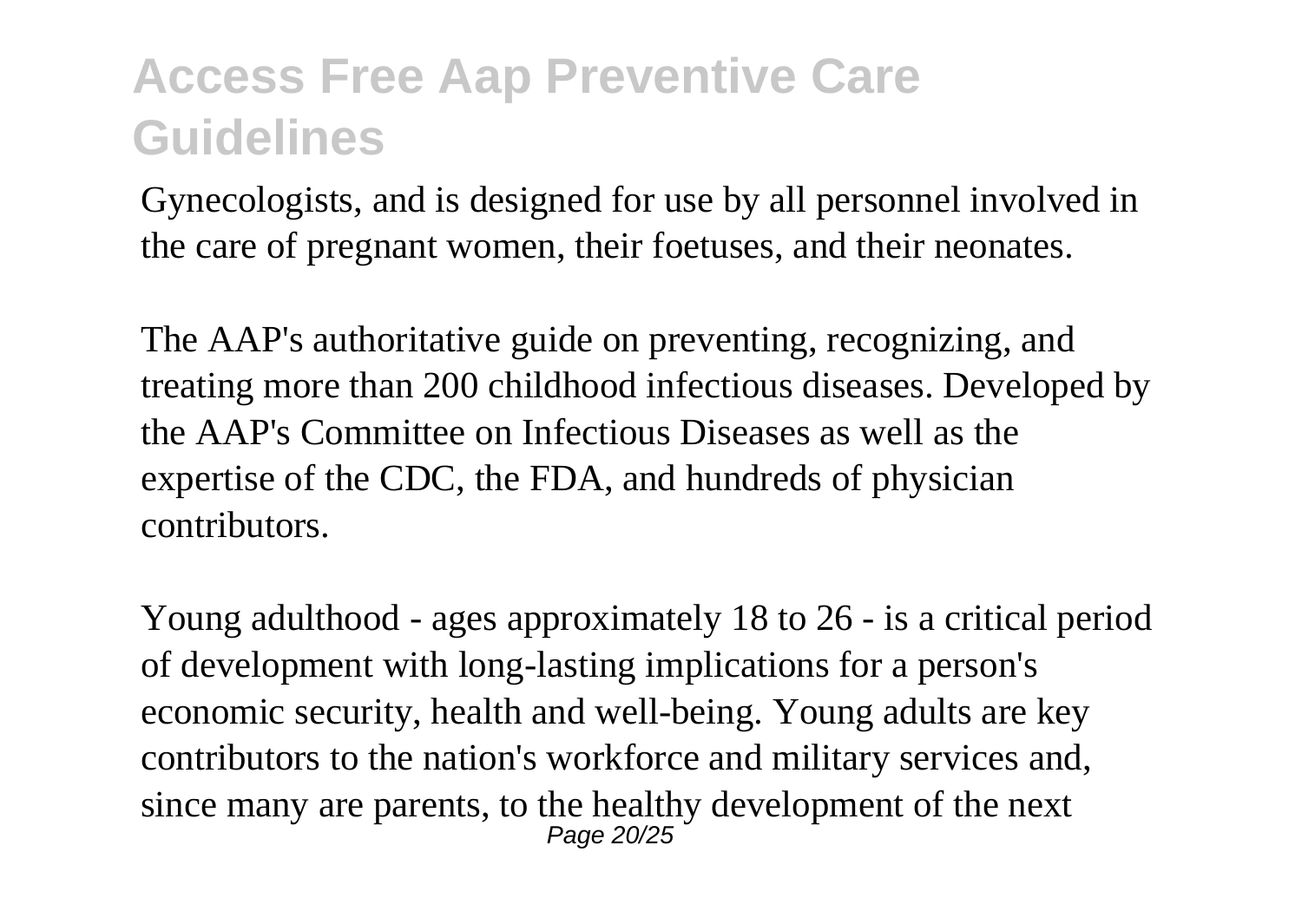generation. Although 'millennials' have received attention in the popular media in recent years, young adults are too rarely treated as a distinct population in policy, programs, and research. Instead, they are often grouped with adolescents or, more often, with all adults. Currently, the nation is experiencing economic restructuring, widening inequality, a rapidly rising ratio of older adults, and an increasingly diverse population. The possible transformative effects of these features make focus on young adults especially important. A systematic approach to understanding and responding to the unique circumstances and needs of today's young adults can help to pave the way to a more productive and equitable tomorrow for young adults in particular and our society at large. Investing in The Health and Well-Being of Young Adults describes what is meant by the term young adulthood, who young adults are, what they are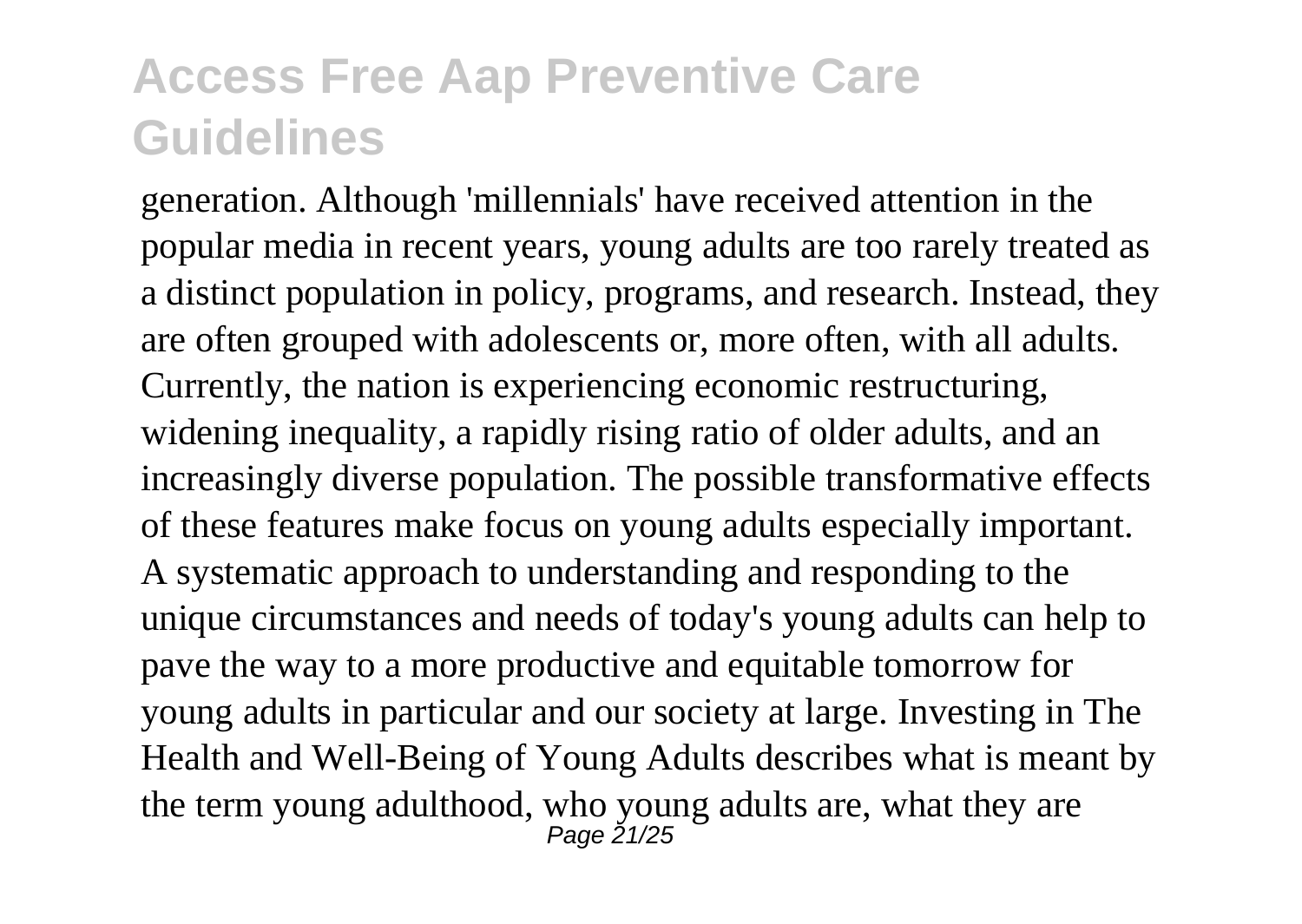doing, and what they need. This study recommends actions that nonprofit programs and federal, state, and local agencies can take to help young adults make a successful transition from adolescence to adulthood. According to this report, young adults should be considered as a separate group from adolescents and older adults. Investing in The Health and Well-Being of Young Adults makes the case that increased efforts to improve high school and college graduate rates and education and workforce development systems that are more closely tied to high-demand economic sectors will help this age group achieve greater opportunity and success. The report also discusses the health status of young adults and makes recommendations to develop evidence-based practices for young adults for medical and behavioral health, including preventions. What happens during the young adult years has profound Page 22/25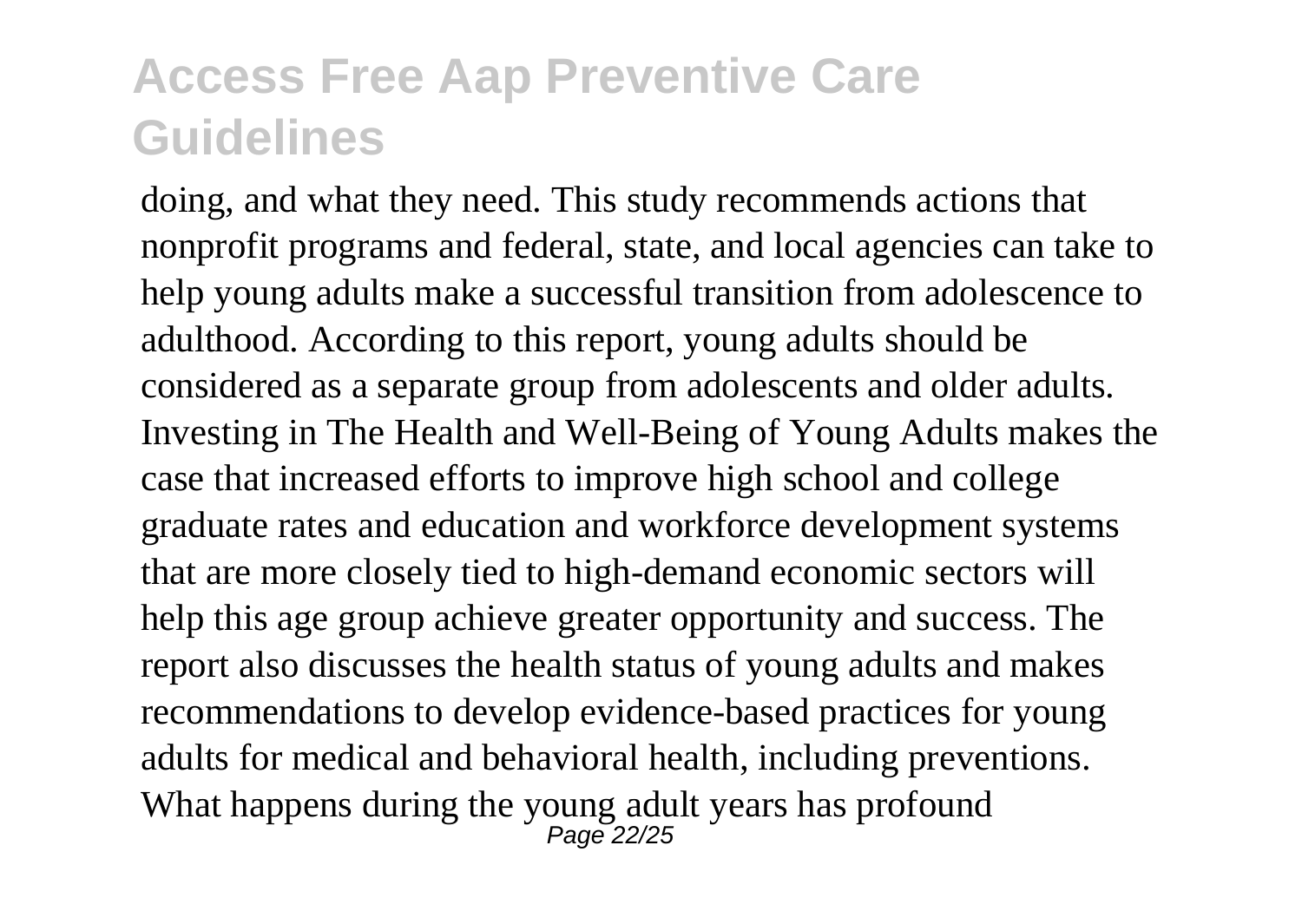implications for the rest of the life course, and the stability and progress of society at large depends on how any cohort of young adults fares as a whole. Investing in The Health and Well-Being of Young Adults will provide a roadmap to improving outcomes for this age group as they transition from adolescence to adulthood.

Fully updated with the latest American Academy of Pediatrics recommendations, this award-winning guide offers parents balanced, reassuring information to help them manage this challenging and often misunderstood condition. Topics include: evaluation and diagnosis, coexisting conditions, behavior therapy, ADHD and academics, the role of medication, complementary and alternative treatments, ADHD and the teenage years, and special education services and laws. Parents will also find inspirational and Page 23/25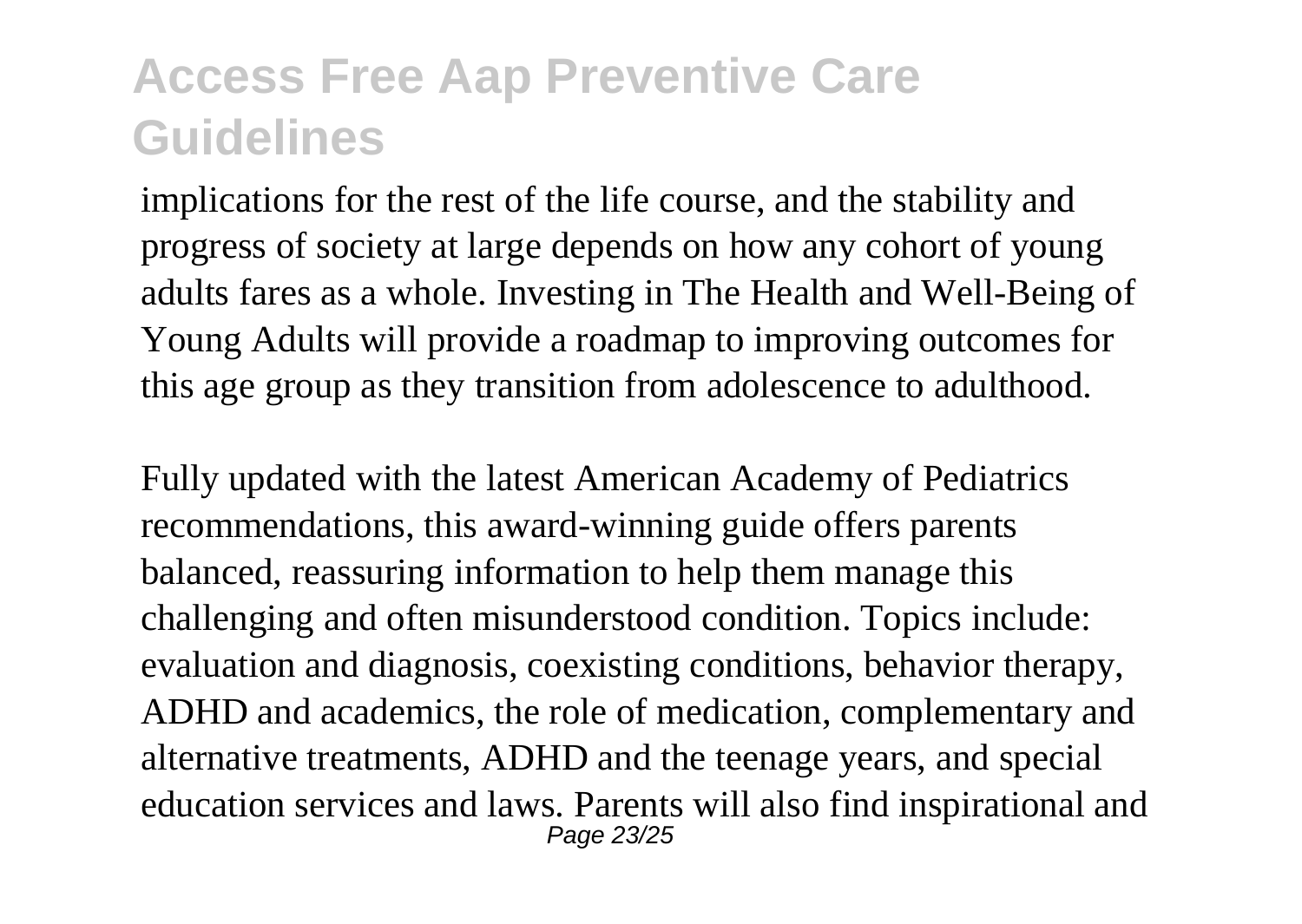relatable stories from other parents, helping them feel less alone.

This new compendium contains AAP clinical practice guidelines, policy statements, and clinical reports of interest to physicians who care for adolescents. Sections include Unique needs of adolescents Caring for lesbian, gay, bisexual, transgender, and questioning youth Contraception and gynecology E-cigarettes, marijuana use, and opioid use disorders Preventive health care, immunizations, and high blood pressure Media use Mental health Racism Sports participation and safety Tattooing, piercing, and scarification Transitioning adolescents to adulthood in the medical home Plus much more...